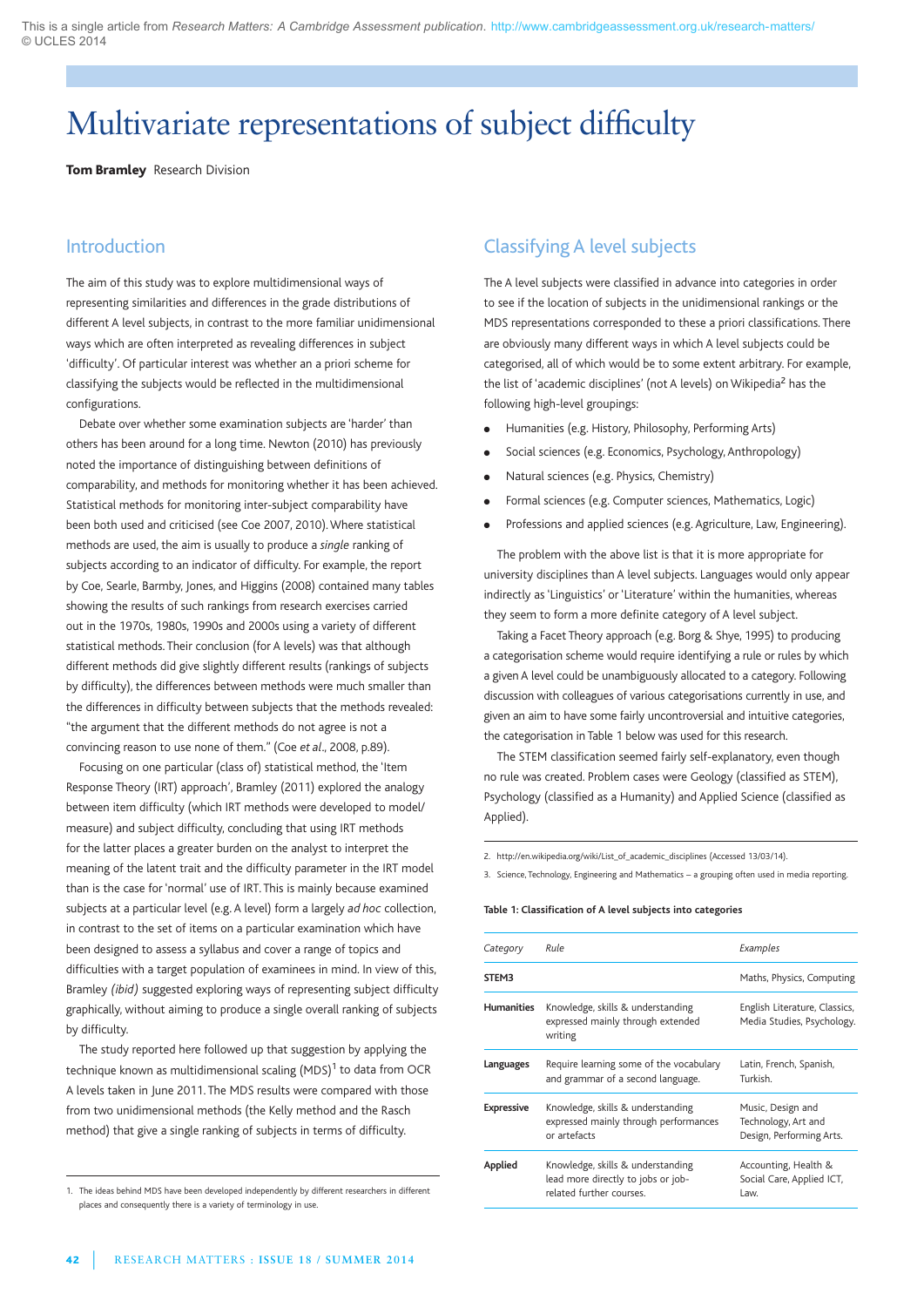The list of subjects in the Humanities category seemed reasonable enough, although the classification rule itself would not be good enough to unambiguously allocate subjects to the category.

The Languages category was also fairly straightforward, although it requires assuming that the first language of A level examinees is English (which was classified as a Humanity for this research). For some language A levels (e.g. Turkish) it seems possible that a significant proportion of native speakers may take the A level, but this does not so much cast doubt on the validity of the classification rule, but on the validity of inferences made about the relative difficulty of some language A levels using statistical methods.

The Expressive categorisation was more problematic in that Design and Technology could perhaps also fit in the STEM or Applied categories, and that in some cases it is perhaps doubtful whether knowledge, skills and understanding are expressed *mainly* through performances and artefacts (as opposed to through written responses).

The Applied category was relatively straightforward on the assumption that subjects with the word 'applied' in their specification title are indeed intended to lead more to jobs or job-related further study than to academic study, as per the classification rule for this category.

# Unidimensional representations

### **Kelly method**

The Kelly method (Kelly, 1971) is a relatively straightforward way of deriving rankings of subjects by difficulty. It is used by the SQA to obtain rankings of Scottish Highers. The method is described in technical detail by Coe (2007). Basically, the output of the method is a difficulty rating for each subject which can be interpreted as the adjustment that should be made to the (numerical<sup>4</sup>) grades in each subject in order that, on average, examinees achieve the same average adjusted grade in their other subjects that they achieve in any particular subject. A positive value therefore indicates a more difficult subject (defined by this method as one in which examinees on average obtained lower grades than in the other subjects they took).

The analysis used a sub-set of 33 of the OCR A level specifications from the June 2011 examination session. For subjects with more than one specification, the one with the larger entry was retained. Specifications with fewer than 400 examinees taking at least one other OCR A level were dropped, with the exception of German and Spanish, which were retained so that the category of Languages would be better represented. Table 2 shows the Kelly difficulty ratings of these 33 subjects, colour coded by higher-level category. The change in rank position (out of 33) from 2010 to 2011 is also included.

Inspection of Table 2 shows that Kelly difficulty rating was related to category, with (in general) STEM subjects and Languages being more difficult, Expressive and Applied subjects being easier, and Humanities generally in the middle, with the exceptions of General Studies and Critical Thinking being more difficult, and Sociology and Media Studies being easier. A plausible explanation for the relative difficulty of General Studies is motivation – if examinees do not try as hard or prepare as well for this exam then it will appear harder. Similarly Critical Thinking may suffer from both motivation effects, and a lack of teaching time and teaching experience (see Black, 2009). The stability of the ranking from

4. Letter grades are converted to numbers on an interval scale: A\*=6, A=5, … E=1, U=0.

#### **Table 2: Difficulty ratings (Kelly method) of 33 OCR A level specifications in June 2011**

| Category       |                   | <b>Assessment Name</b>                                      | Difficulty<br>from 2010 | Change |  |
|----------------|-------------------|-------------------------------------------------------------|-------------------------|--------|--|
| $\mathbf{1}$   | <b>STEM</b>       | <b>Further Mathematics</b>                                  | 0.95                    | $=$    |  |
| $\overline{2}$ | <b>Humanities</b> | <b>Critical Thinking</b>                                    | 0.74                    | $=$    |  |
| 3              | <b>Humanities</b> | <b>General Studies</b>                                      | 0.60                    | $+1$   |  |
| $\overline{4}$ | <b>STEM</b>       | Physics A                                                   | 0.49                    | $-1$   |  |
| 5              | <b>STEM</b>       | Chemistry A                                                 | 0.46                    | $=$    |  |
| 6              | <b>STEM</b>       | <b>Biology</b>                                              | 0.23                    | $=$    |  |
| 7              | Languages         | <b>Classics: Latin</b>                                      | 0.19                    | $+1$   |  |
| 8              | Languages         | French                                                      | 0.18                    | $+2$   |  |
| 9              | <b>Expressive</b> | <b>Music</b>                                                | 0.12                    | $+3$   |  |
| 10             | Languages         | German                                                      | 0.11                    | -3     |  |
| 11             | <b>STEM</b>       | Computing                                                   | 0.06                    | $-2$   |  |
| 12             | <b>STEM</b>       | <b>Mathematics</b>                                          | 0.04                    | $-1$   |  |
| 13             | Languages         | Spanish                                                     | 0.02                    | Ξ      |  |
| 14             | Applied           | Applied ICT                                                 | $-0.02$                 | $=$    |  |
| 15             | <b>Humanities</b> | Economics                                                   | $-0.09$                 | $=$    |  |
| 16             | <b>Humanities</b> | <b>History A</b>                                            | $-0.18$                 | $+2$   |  |
| 17             | <b>Humanities</b> | <b>Government And Politics</b>                              | $-0.21$                 | $-1$   |  |
| 18             | <b>Humanities</b> | <b>Classics: Classical Civilisation</b>                     | $-0.25$                 | $-1$   |  |
| 19             | <b>Humanities</b> | Geography                                                   | $-0.27$                 | $+1$   |  |
| 20             | <b>Humanities</b> | Psychology                                                  | $-0.31$                 | $=$    |  |
| 21             | <b>Humanities</b> | <b>English Literature</b>                                   | $-0.33$                 | $-1$   |  |
| 22             | <b>Humanities</b> | Religious Studies                                           | $-0.35$                 | $-3$   |  |
| 23             | Applied           | Physical Education                                          | $-0.43$                 | $+2$   |  |
| 24             | <b>STEM</b>       | Geology                                                     | $-0.48$                 | $-1$   |  |
| 25             | Applied           | Law                                                         | $-0.49$                 | $-1$   |  |
| 26             | Applied           | <b>Business Studies</b>                                     | $-0.62$                 | $+1$   |  |
| 27             | <b>Expressive</b> | Performance Studies                                         | $-0.65$                 | $+2$   |  |
| 28             | Applied           | <b>Health And Social Care</b>                               | $-0.66$                 | $-2$   |  |
| 29             | <b>Expressive</b> | Design And Technology:<br><b>Product Design</b>             | $-0.67$                 | $-1$   |  |
| 30             | <b>Humanities</b> | Sociology                                                   | $-0.85$                 | $=$    |  |
| 31             | <b>Expressive</b> | Art And Design: Fine Art                                    | $-0.95$                 | Ξ      |  |
| 32             | <b>Humanities</b> | <b>Media Studies</b>                                        | $-1.01$                 | =      |  |
| 33             | <b>Expressive</b> | Art And Design: Photography -<br>Lens And Light-Based Media | $-1.37$                 | =      |  |

2010 to 2011, as shown by the fact that no subject changed by more than three places in the overall ranking, is indirect evidence of withinsubject standard maintaining from year to year.

#### **Rasch method**

The Rasch method for comparing subject difficulty is also described in Coe (2007) and Bramley (2011). The Rasch model characterises persons and items (here, A level specifications) by a single number that can be taken as representing their location on the overall construct that is being measured by the items. In this case, the overall construct has to be interpreted as something like 'general academic ability' (Coe, 2010).

The Rasch Partial Credit model (PCM) (Masters, 1982) was fitted to the A level data, which instead of the usual examinee  $\times$  item matrix contained examinees on the rows but A level specifications in the columns, with the data being the numerical grade obtained by the examinee in that specification. The matrix was large and contained mostly missing data (as examinees took at most five A levels). The data was analysed with the FACETS program (Linacre, 1987).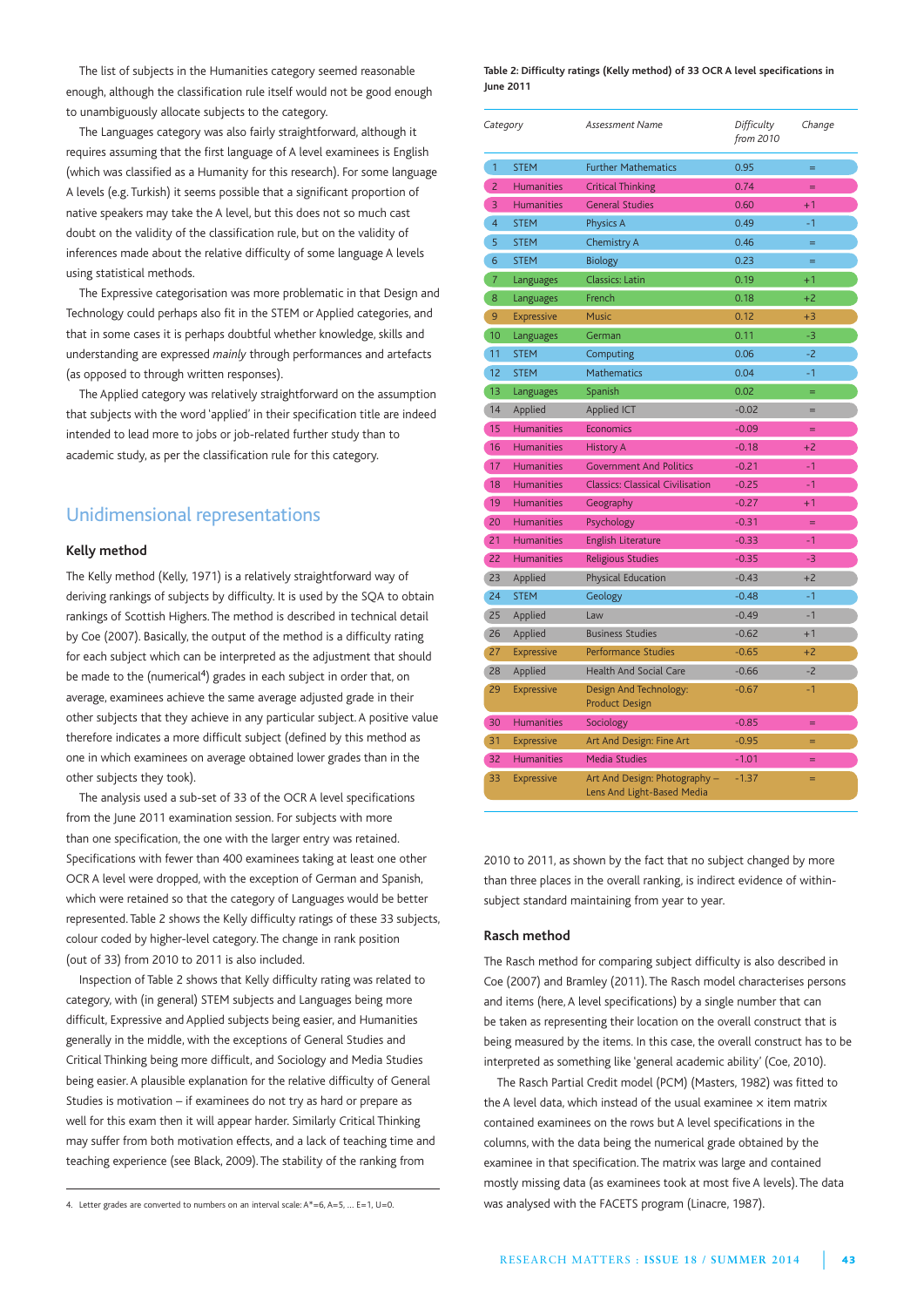Although the input is identical to that for the Kelly analysis, the Rasch analysis is more complex in that an explicit model is fitted, and parameters are estimated for the thresholds between each grade category. There is therefore no single difficulty of an item estimated with the PCM, although it is conventionally taken as the mean of the threshold parameters. An interpretation of this mean value is that it is the ability level at which obtaining a grade in the bottom (U) or top (A\*) categories is equally likely (Linacre, 2005). Higher values therefore indicate more difficult subjects, but the logit (log odds) scale is less readily interpretable than the Kelly output (which is in terms of numerical grades).

As Coe *et al.* (2008) found, the Kelly and Rasch results were very similar. The correlation was 0.90, which rose to 0.96 when outliers were excluded.<sup>5</sup> Unlike the Kelly method, the Rasch method also produces an indication of how well each person and item (here, A level subject) has fit the model. An 'overfitting' item or person is one whose observed responses conform more closely to the model than expected, given its probabilistic nature, whereas an 'underfitting' or 'misfitting' item or person is one whose observed responses confirm less well to the model than expected. A 2-dimensional representation of the Rasch results can thus include both difficulty and fit<sup>6</sup>, as shown in Figure 1 for the 33 subjects.

Figure 1 shows that as well as being more difficult, STEM subjects tended to overfit the Rasch model. The Languages, and the subjects classified as Expressive tended to underfit (misfit) the model. Interestingly the two most difficult Humanities subjects (General Studies and Critical Thinking) also had large values for the misfit indicator, supporting the earlier conjecture that factors other than general academic ability might have affected the observed grades in these subjects. The Humanities and Applied subjects generally seemed to fit the model reasonably well.

5. These outliers were specifications containing grade categories with no examinees in them (usually U or A\*). The Rasch analysis 'collapses' such empty categories when they occur, thus changing the meaning of some of the parameters and hence of their average value.

6. The fit statistic shown in Figure 1 is the infit-z statistic output from FACETS. Negative values indicate overfit, positive values misfit.

# Multidimensional representations

Although no one denies that the results of unidimensional representations such as those of the Kelly or Rasch methods have produced stable outcomes over a long period of time, there is much more disagreement over the interpretation, utility and implications of such results. Detailed discussion can be found in Coe (2007) and Newton (2010). The main purpose of the present study was to explore whether anything might be gained from setting aside the potentially inflammatory search for a single ranking of subjects by difficulty and looking for other ways to summarise or characterise the same underlying data (i.e. the grades obtained by OCR A level examinees in each specification). The technique explored was multidimensional scaling (MDS).

MDS is actually a set of techniques that have the common aim of representing indices of similarity or dissimilarity between a set of objects as a spatial configuration of points, where the points represent the objects, and the distances between points in the configuration reflect relationships between the indices of similarity or dissimilarity. See Kruskal and Wish (1978) or Borg and Groenen (2005) for detailed explanations of MDS concepts, formulas, applications and issues. There are many choices that have to be made when carrying out an MDS analysis, including:

- the function relating similarities/dissimilarities to distances in the MDS configuration;
- $\bullet$  which index of similarity or dissimilarity to use;
- the dimensionality of the configuration;
- whether to give equal weight to all the data, or more weight to some points and less to others.

For all the analyses, a non-metric (i.e. ordinal) function was specified – this imposes the fewest constraints on the analysis. The aim of nonmetric MDS is to preserve rank-order relationships as far as possible in the MDS configuration. For example, if (according to the index of



**A-level subject difficulty (Rasch) June 2011 – 33 subjects**

**Figure 1: Plot of Rasch average difficulty v fit.**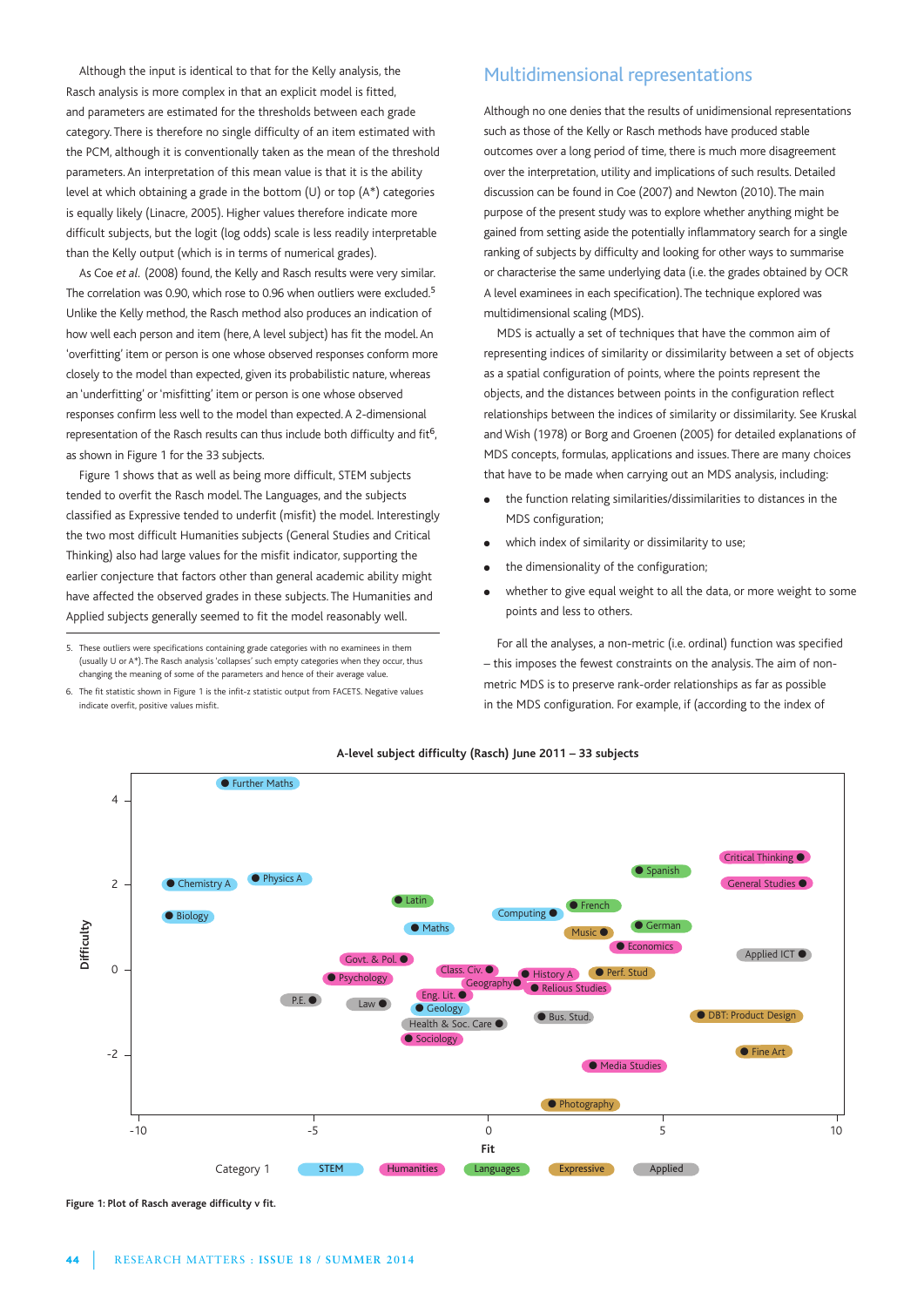similarity used) subject P is more similar to subject Q than subject R is to subject S, then in the MDS configuration, P will be as close or closer<sup>7</sup> to Q than R is to S.

Three indices of similarity between pairs of subjects were explored here. First, the absolute (unsigned) difference between mean numerical grade obtained by common examinees. The (signed) difference between mean grades is familiar from subject-pairs analyses (e.g. Forrest & Smith, 1972), the idea being that if a group of examinees obtains (on average) a higher grade in subject P than in subject Q, then subject P is less difficult than subject Q. For the analysis here, however, only the size of the difference between each pair of subjects was preserved, not the direction of the difference.

The second index was the proportion of common examinees obtaining exactly the same grade in subject P as subject  $Q$  (denoted here as  $P_0$ ). Clearly, the higher this index the more similar it can be argued the two subjects are – but it does not address difficulty *per se* because it does not take into account what grades were obtained by common examinees who did *not* get the same grade. It is in principle possible for two pairs of subjects (PQ and RS) to have the same value for  $P_0$ , but for the majority of common examinees in one (say PQ) who did *not* get the same grade in P as Q to get a better grade in P than Q, whereas in the other (RS) for common examinees who did not get the same grade to be equally distributed among those who had got a better grade in R than in S and those who had got a better grade in S than in R.

The third index of similarity was Guttman's coefficient of monotonicity μ2 (Guttman, 1977). This is essentially an ordinal correlation coefficient, ranging from -1 to +1. The formula is given in the appendix. It takes its maximum value of +1 when an increase in one variable is always associated with an increase (or no change) in the other. As with  $P_0$ , it does not address difficulty – two subjects could have a perfect monotonic

correlation between the grades of common examinees, but the grades obtained in subject P might be systematically higher (or lower) than in subject Q. The  $\mu_2$  coefficient has been the index of similarity favoured by many practitioners of Facet Theory because it requires no assumptions of interval-scale measurement or of linear relationships.

Solutions for 1 to 4 dimensions were investigated in each case, to gain a feel for how much information was being lost by reducing the dimensionality. It seemed sensible to give more weight in the analyses to indices of similarity from pairs of subjects with large numbers of common examinees, on the assumption that common examinees from such subject pairs were more likely to be representative of the general examinees in those subjects, and the view that it was in general more important to give weight to the larger-entry subjects. The software used to run the analyses was the PROC MDS procedure in SAS 9.2. The default options were used<sup>8</sup>.

#### **1. Similarity in mean grade of common examinees**

The two-dimensional MDS solution had a value for the 'stress' (badness of fit) statistic just under 0.20. The value of 0.20 is given by some sources as a rule of thumb for an acceptable or adequate fit, although most sources emphasise that (as with any complex statistical method), rules of thumb are often misleading as stress can be affected by a number of factors, such as the number of points being represented and error in the proximities. However, there is agreement that the main purpose in exploratory MDS is to arrive at an interpretable visual representation, which means that in practice usually only 2- and 3-dimensional solutions are considered. For the other indices of similarity (see later) the 2-D stress was above 0.2, so 3-D representations were considered for those.

It can be seen from Figure 2 that the location of points along Dimension 1 happened to correspond closely to the ordering of difficulty

7. This is the 'weak monotone' function most commonly used (Borg & Groenen, 2005, p.40).

8. See http://support.sas.com/documentation/cdl/en/statug/63033/HTML/default/viewer. htm#statug\_mds\_sect004.htm for a description of these default options.



**Figure 2: Two-dimensional non-metric MDS representation of differences in mean grade.**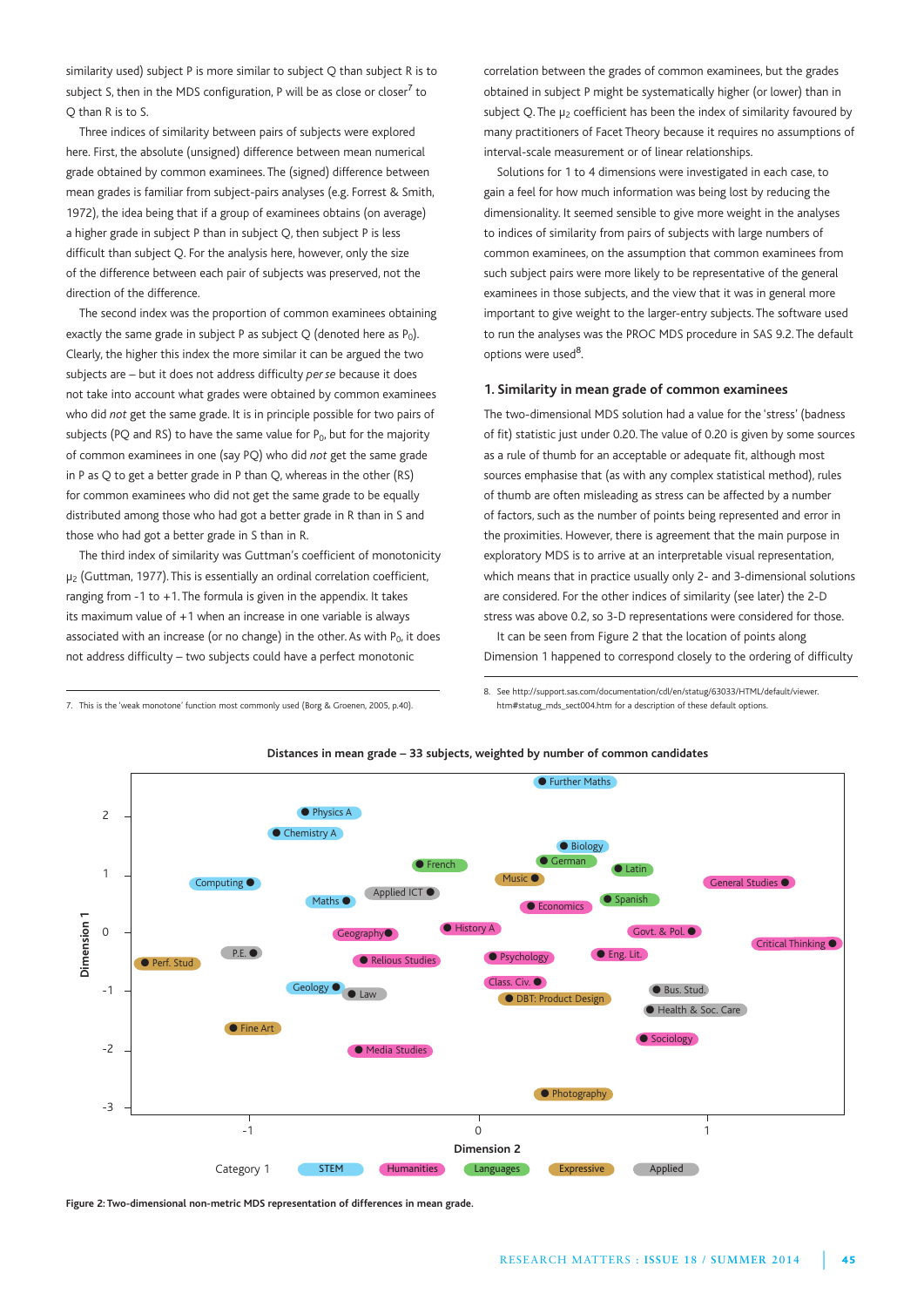from the Kelly and Rasch methods (*r*≈0.9). Dimension 2 however did not correlate highly with the fit to the Rasch model (*r*≈0.2), as can be seen by comparing Figure 2 with Figure 1. Of course, the axes in an MDS solution have no intrinsic meaning – it is the distances between points that are relevant. (In other words, the configuration in Figure 2 could be rotated or reflected without affecting the fit of the solution). Nonetheless, it is still reasonable to look for any interpretable directions across the configuration so the relationship with difficulty is interesting, particularly since it emerged without 'telling' the software which subject in each pair had the higher mean grade. The STEM subjects, the Languages and to a lesser extent the Humanities do seem to group together in Figure 2, suggesting that within these groupings, differences in mean grade of common examinees were more similar than across groupings. There is no obvious pattern for the subjects classified as Applied, but for the Expressive subjects there is a tendency for them to be on the edge of the configuration, suggesting greater differences between these subjects and the others.

## **2. Similarity in percentage of common examinees with the same grade**

The 2-D solution had a stress value of around 0.24, but the 3-D solution had a value around 0.16, suggesting that three dimensions were needed to adequately preserve the relationships between similarity of  $P_0$  values. The 3-D representation is shown in Figure 3 below.





In Figure 3 the STEM (except Geology) and Language subjects seem to group well, and the Humanities reasonably well. The Expressive and Applied are less clearly grouped but still closer (by eye) than a random allocation of points. Interpreting static 3-D representations on a 2-D surface is not easy, so rotating the graph (possible with most modern graphics software) can make it easier to look for patterns.

## **3. Similarity of coefficient of monotonicity between grades of common examinees**

The 2-D solution had a stress value of around 0.26, but the 3-D solution had a value around 0.18, suggesting that three dimensions were needed to adequately preserve the relationships between similarity of  $\mu_2$  values. There was some discernible clustering by group, but not quite as clear-cut as for the  $P_0$  similarity index depicted in Figure 3.

## **Discussion**

The MDS analyses have shown that 2- or 3-D representations of aspects of the raw data (the A level grades obtained by OCR examinees) do highlight groupings of the subjects in terms of categories that can be identified prior to analysis. Although there were differences in the patterns across the MDS representations using different indices of similarity, at a broad level the same findings were observed – that is, STEM subjects, Languages and Humanities clustering together fairly well in the representations, Expressive and Applied subjects less well.

Did increasing the dimensionality beyond the usual one (interpreted as 'difficulty') yield new insights? Unfortunately the difficulties in interpretation remained, and this is an intrinsic feature of the data at hand: examinees choose a small and very non-random subset of the possible subjects. Twenty seven pairs of subjects had no common examinees, and 167 pairs (of the 528) had fewer than ten. Only seven pairs had more than 1,000 common examinees, and these all involved STEM subjects and General Studies. Clearly it is impossible to create the 'ideal' situation where all examinees take all subjects. We can therefore never know whether some pairs of subjects would have higher (or lower) indices of similarity if more examinees had taken both of them.

The MDS methods do not of themselves permit an interpretation of the dimensions of the configuration – it is the distances between the points that should be interpreted. Nevertheless, it can be hard to resist the temptation to look for a 'difficulty' dimension, given the stable Kelly and Rasch findings. It was interesting that one of the dimensions in all three of the MDS analyses seemed to be fairly closely related to unidimensional difficulty, given that only the first of the three indices of similarity was directly related to difficulty. However, the input for calculating all three indices of similarity was essentially the same – the 7×7 cross-table of grade in subject X against grade in subject Y with cells of the table containing the number of examinees containing the corresponding pair of grades in the two subjects, as shown in the example in Table 3.

The first index of similarity, absolute difference of mean grade, only uses the information in the margins of the table: abs [(257×6 + 472×5  $... + 112 \times 1$  – (240×6 + 455×5  $... + 92 \times 1$ ) / 1763.

The second index,  $P_0$ , the proportion of examinees achieving the same grade in both, only uses the information in the shaded blue top-left to bottom-right diagonal and the overall number of common examinees: (161 + 269 +… + 14)/1763. The third index, Guttman's μ2, takes into account the frequencies in each cell of the table, as shown in the second formula in the appendix. Although the different indices therefore use different aspects of the table, they are not independent. For example, if Physics were graded more leniently, more examinees would move into the cells above and to the right of the shaded diagonal. This would increase the mean grade difference and decrease  $P_0$  (assuming that more examinees would move out of the shaded diagonal than into it). Larger differences in difficulty are therefore likely to correspond to lower values of  $P_0$ , and hence it is perhaps not surprising that one direction in the MDS configurations correlated well with unidimensional difficulty.

Future work could verify that the Rasch and Kelly results continue to show a stable pattern, and explore whether the 2- and 3-D MDS configurations also show stability. If there is a clearly identifiable 'background of stability' this could prompt investigations of any subjects that appear to be moving against the stable background – for example this might signify changing entry patterns, or changing grading standards.